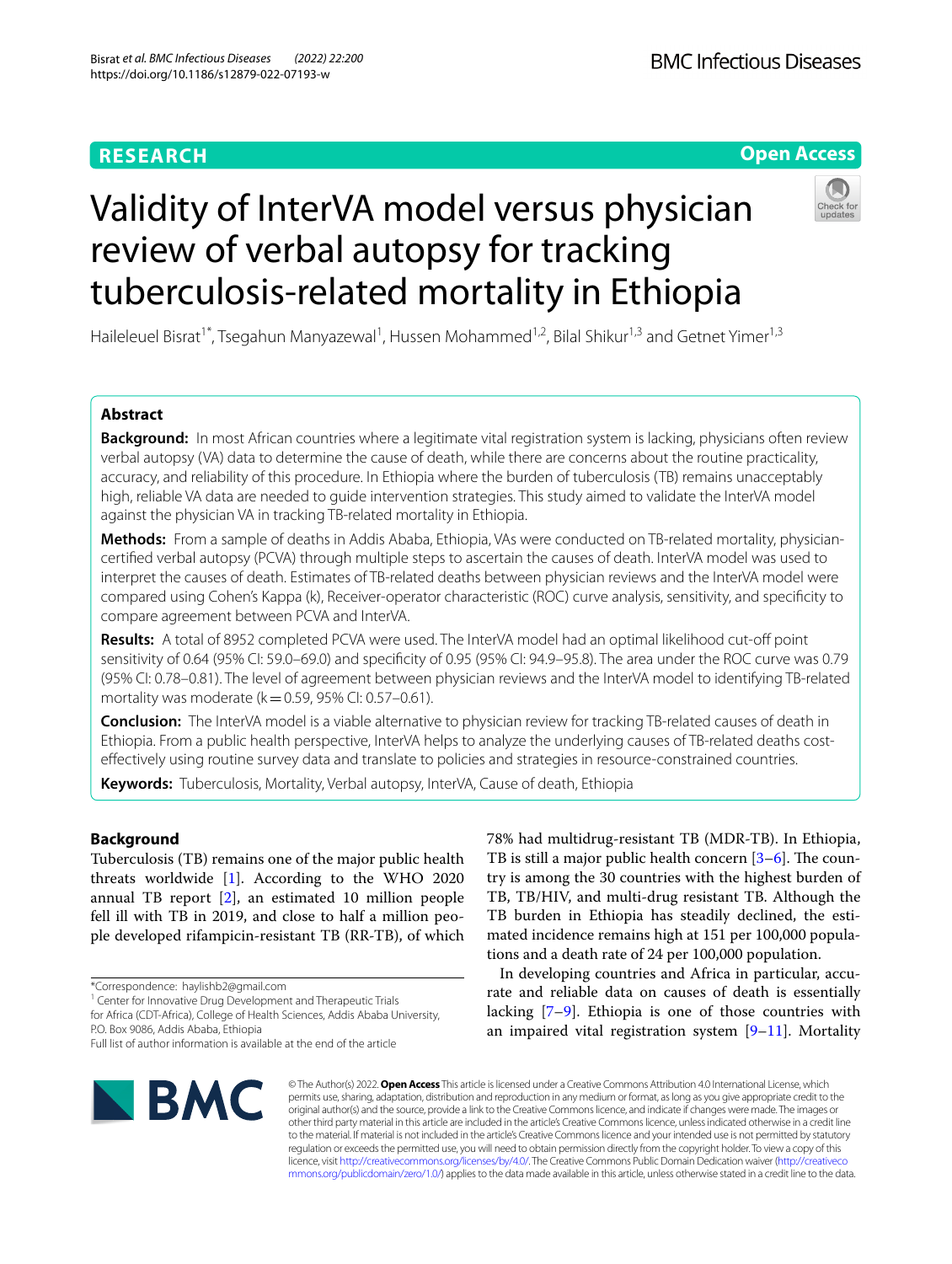estimates, so far, are derived poorly from demographic and health surveys, surveillance systems, and mathematical models. The Addis Ababa Mortality Surveillance Program (AAMSP) is a unique undertaking, which monitors citywide mortality based on burial surveillance in all cemeteries within the city boundary  $[12]$  $[12]$ . The program collects further information on causes of death and other socio-demographic characteristics through Verbal Autopsy (VA) from cases sampled out of burial registries.

The verbal autopsy expert algorithm (InterVA) is a compter-driven model developed and used to interpret VA data into probable causes of death [[13](#page-7-8)]. It calculates the probability of a set of causes of death, given the presence of indicators (circumstances, signs, and symptoms) reported in VA interviews [\[14\]](#page-7-9). It is faster and cheaper, although statistical modeling of this sort may not refect the subjective subtleties of physicians' review [\[15](#page-7-10)], it is advantageous in terms of efficiency, consistency, and standardization. As a result, there is an increasing trend to shift from physician's based review to InterVA model; however, the reliability of this model across diferent settings has not been studied well [[15](#page-7-10)].

In most of the African countries, including Ethiopia, where a legitimate vital registration system is lacking, physicians often review VA data to determine the cause of death, while there are concerns on the routine practicality, accuracy, and reliability of this procedure. In Ethiopia where the burden of TB remains unacceptably high, reliable VA data are needed to guide decisionmaking strategies. The country needs reliable data on the level and causes of TB-related mortality for efective TB program implementation and realization of the End TB strategy by 2035. This study aimed to validate the InterVA model against the physician VA in tracking TBrelated mortality in Ethiopia.

# **Method**

This study used a completed verbal autopsy between 2007 and 2017. The cause of death assigned by physicians and InterVA was compared at the individual level.

# **Source of data**

The source of data was from VA and physician review records of the AAMSP database. The AAMSP used to register all deaths that happen in Addis Ababa on regular basis. The primary source of AAMSP data was death registration followed by verbal autopsy interviews. Information gathered from a standardized interview about the circumstances of death from relatives or friends or close caregivers of the deceased was reviewed by physicians to assign causes of death. The AAMSP was established in 2001 in Addis Ababa, the capital of Ethiopia with the main objective of monitoring cause-specifc mortality with a special focus on HIV/AIDS. From a total of 89 cemeteries, the program collected information about decedents' background information and lay the cause of death from family members[[13](#page-7-8), [16\]](#page-7-11).

# **Data collection**

# *Burial surveillance*

A burial surveillance form has been used by cemetery clerks who trained about death registrations in training workshops. In each of the cemeteries, one or two cemetery-based clerks were assigned to register deaths using the burial surveillance form prepared for this purpose. The variables registered by the cemetery clerks include the name of the deceased, date of burial, age, sex, birth region, marital status, ethnicity, religion, specifc address, and lay cause of death. More than 15,000 deaths have been registered annually from all the cemeteries. The data that was collected from all cemeteries of Addis Ababa was entered into computer software to serve as a sampling frame for VA.

# *Verbal autopsy*

A random sample of about ten percent of burial records from all cemeteries except 'Baytewar' cemetery was selected for VA interviews. 'Baytewar' is an Amharic word used to refer to a stranger or someone who is socially isolated. In Baytewar cemetery, bodies with no close relatives or friends to facilitate a funeral were buried. The Baytewar cemetery alone accommodated around 15% of the total number of burials. Most of these were infant bodies delivered by the obstetric wards of hospitals and remain unidentifed cemetery and those with complete addresses were not eligible for VA interviews.

Verbal autopsies were conducted by trained interviewers after 2 to 3 months of the mourning period. The interviewers were trained on how to contact respondents when to interview and complete the questionnaires. Of the total records that were sampled for VA interviews, about 7.6% were not completed with the main reasons either respondents refused the interview or the households were not found.

VA employs a standardized questionnaire to produce information about the causes of death. Through this process, the information on the sign, symptoms, medical history, and circumstances preceding deaths were elicited by interviewing the next kin or caregiver. The cause or sequence of causes that led to death were assigned based on data collected from the questionnaire and any health records and narrative section that has been available. The VA questionnaire was adapted from one used at the INDEPTH Network site [\[17](#page-7-12)] and included a set of questions previously used in Ethiopia [\[18–](#page-7-13)[20\]](#page-7-14) and modifed on the WHO 2012 VA instrument developed by the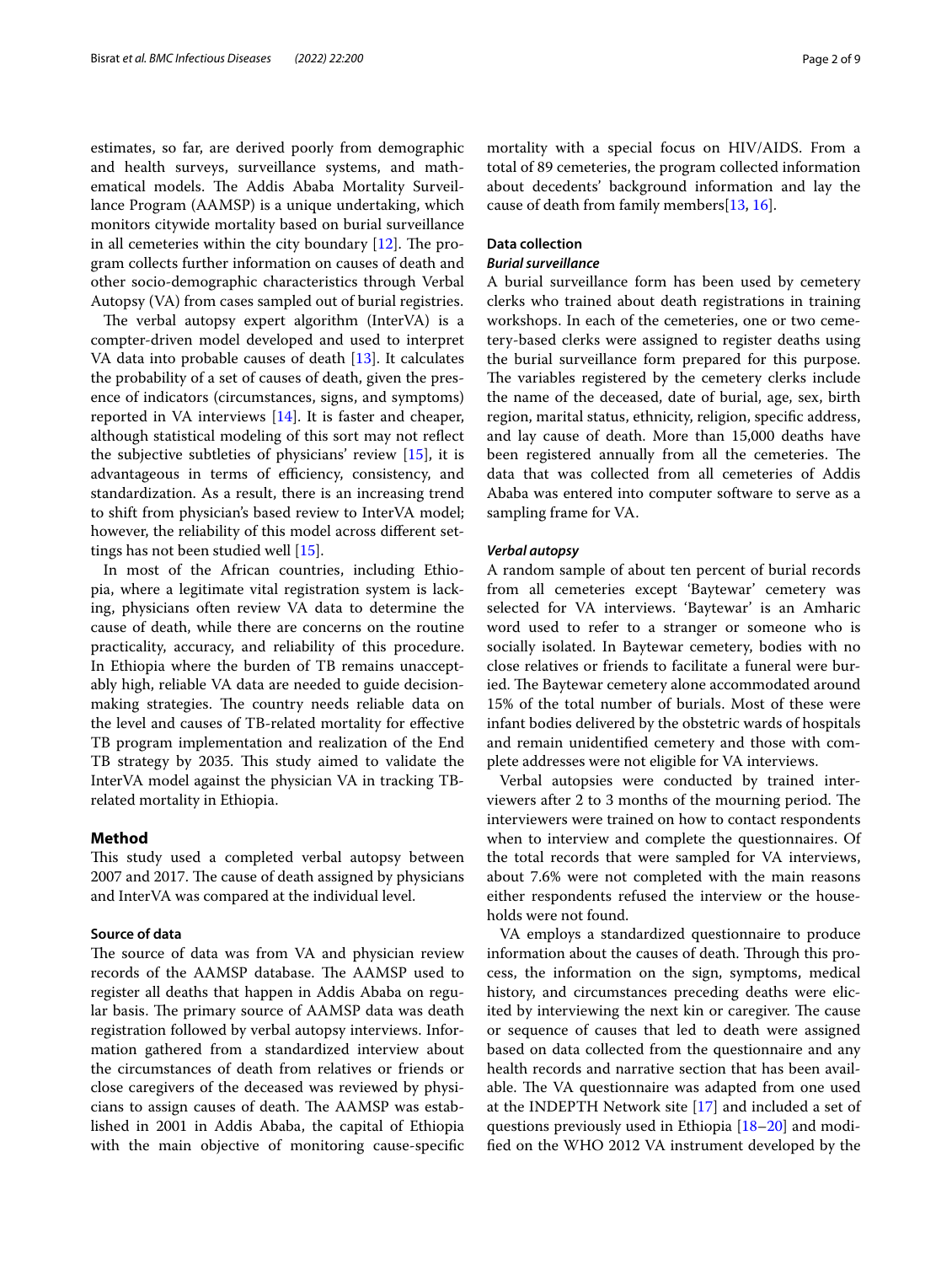WHO, Health Metrics Network (HMN), and the IN-DEPTH-Network [\[21](#page-7-15)].

## *Physician review*

Physicians reviewed the completed VA questionnaire to ascertain the causes of deaths which were done in multiple steps. Initially, the cause of death was assigned independently by two physicians after they review the completed VA questionnaire. Then, the two-physicians diagnosis was checked by the surveillance team members. If the two-physician diagnosis (for the assigned cause of death) contradicts, a third physician reviewed the case, and the fnal assignment was made based on the agreement between any two of the three physicians. However, if the assigned cause of death by the third physician was not in agreement with any of the two-physician diagnoses, the cause for death was assigned on a panel discussion between them. In the situation where the three physicians could not reach an agreement, the cause of death was assigned as undetermined. The physicians were participating to review the process which was second- or third-year internal medicine residents of Addis Ababa University recruited to join the university after serving two or more years as a General Practitioner (GP) in any of the public hospitals. We provided them training and annual refreshments on the standard verbal autopsy method.

## *InterVA*

The physician and the InterVA-3.2 model independently assessed the same basic data from the VA questionnaire. The study tested the concordance of assigning any kind of TB as a cause of death between physician review and the interval model. The model's input data include signs, symptoms, medical history, and situations collected from the VA questionnaires' close-ended questions. Compiling the same VA data into an input fle for the InterVA model and processing it into the cause of death data, data adaptations were made to match the model. The model additionally demands a "high" or "low" input to describe the local prevalence of two specifc causes, which can vary by order of magnitude between settings. The WHO verbal autopsy tool does not have data on some InterVA markers, thus they were left blank.

A STATA do fle used to validate the model in 2003 was revised and applied to produce parameters essential for the model. Kappa statistics, ROC curve, sensitivity, and specifcity were applied to compare agreement between PCVA and InterVA. Causes of death are assigned to a predefned matrix of evaluated probabilities of occurrence.

# *Interpretation of the InterVA model*

The model relates a range of input indicators, like sex, age, physical signs and symptoms, medical record, and therefore the circumstances of death to likely CODs using Bayesian probabilities  $[22]$  $[22]$ . The model leads to up to 3 likely causes per case when possible; each related to a quantifed likelihood. To assign an estimate of the certainty for that patient, the model gives the common likelihood for a maximum of three CODs [\[23](#page-7-17)]. during this study, a high prevalence of Malaria and HIV/AIDS were used as basic epidemiological parameters for the model as their prevalence varies from place to put. Data were entered case-by-case into Microsoft visual FoxPro window of the InterVA version 3.2 to assign the possible COD responsible for the death of every individual.

# **Distribution of N subjects by physician review and InterVA model category**

The formula we used to determine the distribution of subjects by physician review and InterVA model category was:

$$
K = \frac{P_o - P_e}{1 - P_e} = \frac{1 - 1 - P_o}{1 - P_e}
$$

where  $P_{o}$ =the relative observed agreement among raters.

 $P_e$  = the hypothetical probability of chance agreement  $K =$ Kappa statis

|                  |                          | Physician review           |                                                     |              |                           |
|------------------|--------------------------|----------------------------|-----------------------------------------------------|--------------|---------------------------|
|                  |                          | <b>Category 1</b><br>(Yes) | Category 2<br>(No)                                  | <b>Total</b> |                           |
| InterVA<br>Model | Cate-<br>gory 1<br>(Yes) | - a                        | В                                                   |              | $a + b$ $P_1 = (a + b)/N$ |
|                  | Cat-<br>egory<br>2(No)   | $\epsilon$                 | D                                                   |              | $c + d$ $P_2 = (c + d)/N$ |
|                  | Total                    | $a + c$<br>Р               | $b + d$<br>P<br>$0.1 = (a + c)/N$ $0.2 = (b + d)/N$ | N            |                           |

$$
Po = \frac{a+d}{N}
$$

where  $a$  = the total number of instances that both raters said were correct. The raters are in agreement.

 $b$  = the total number of instances that rater 2 said was incorrect, but rater 1 said were correct. This is also disagreement.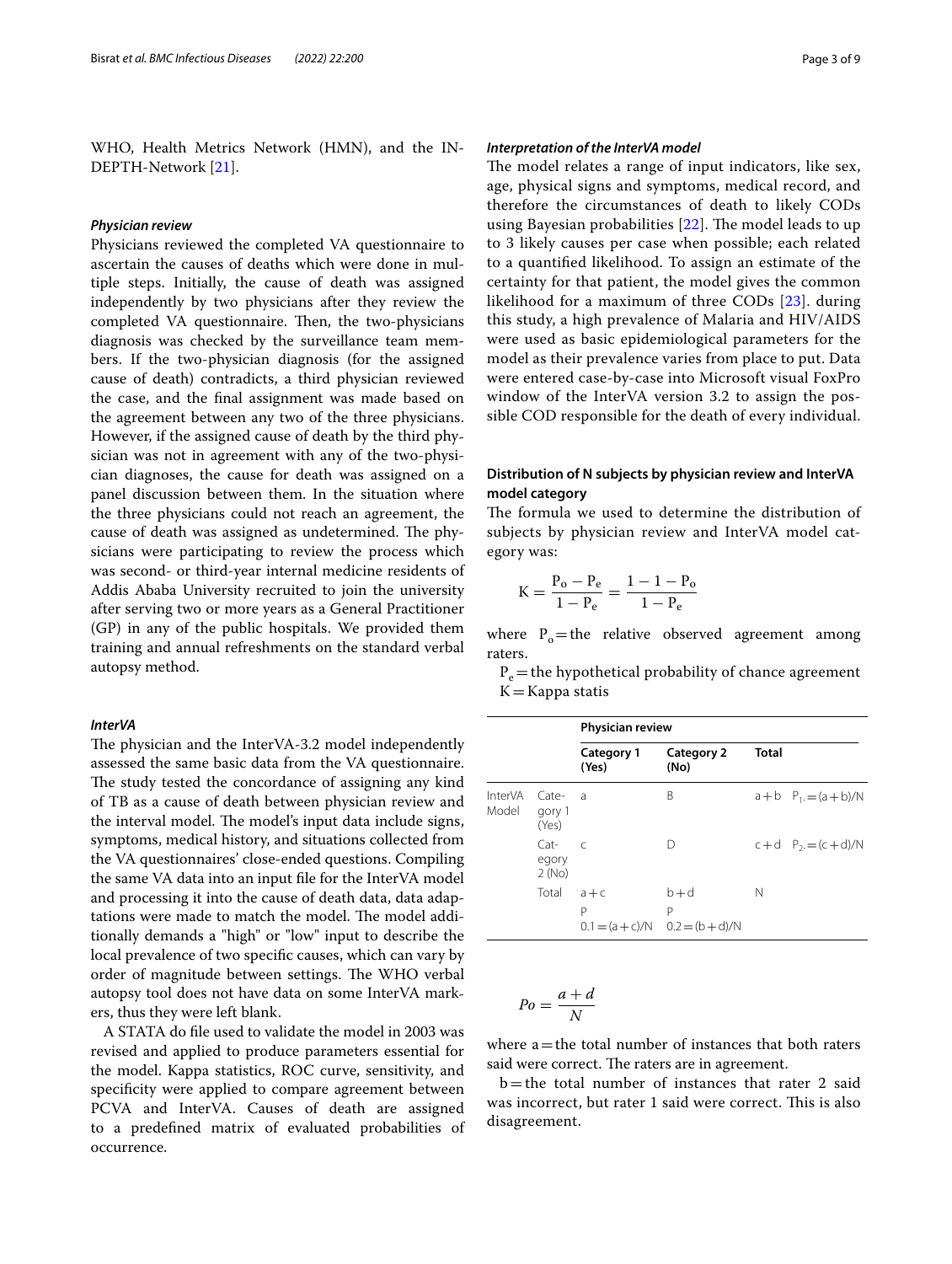c=the total number of instances that rater 1 said was incorrect, but rater 2 said were correct. This is also disagreement.

 $d$  = the total number of instances that both raters said was incorrect. Raters are in agreement.

In Cohen's kappa, the chance agreement is defned as the sum of the products of marginal distributions, i.e.

$$
Pe(k) = P.1 * P1. + P.2 * P2.
$$

# **Receiver operator characteristics (ROC) curve**

For both PCVA and InterVA, the area under the receiver operator characteristics (ROC) curve was used to assess overall diagnostic performance (properly diagnosing all diseases). The area under the curve (AUC) of a procedure should be near one for it to be highly sensitive and specific. The approach is more accurate if the curve closely aligns the left-hand border and the top border of the ROC space. If the area under the ROC curve was more than 0.75, we evaluated our methods to be appropriate.

## **Validity measures: sensitivity and specifcity**

Sensitivity and specifcity with their 95% confdence intercal (CI) were compared for PCVA and InterVA model. The formula for the calculation were defined as:

Sensitivity = 
$$
\frac{TP}{(TP + FN)}
$$
  
Specificity = 
$$
\frac{TN}{(FP + TN)}
$$

Where:  $TP = true$  positive;  $FP = false$  positive;  $TN$  = true negative;  $FN$  = false negative.

# **Inclusion and exclusion criteria**

The inclusion criteria were all records where causes of death were assigned and those with all the information like identifcation of decedents, sex, age, house address, and date of birth.

The exclusion criteria were records with missing in address, name, inconsistency in the address including place of burial. Causes of death assigned by the InterVA model as "Indeterminate" were also excluded from the analysis.

# **Data management and analysis**

Data analysis was conducted using STATA 14 software. Individual decedents had a unique ID and all datasets were merged using this ID before analysis. Two separate variables (TB\_inerva and TB\_pr) were generated for comparison purposes and documenting the trend of TB-related death. Coding and recoding, labeling, and analysis were done.

Estimates of TB-related deaths between physician reviews and the InterVA model were compared using Cohen's Kappa (k) and ROC curve analysis. A Kappa value of  $< 0$  indicates no agreement and  $0-0.20$  as slight, 0.21–0.40 as fair, 0.41–0.60 as moderate, 0.61–0.80 as substantial, and 0.81–1 as almost perfect agreement.

In this paper, sensitivity refers to the ability of the InterVA model to correctly identify TB-related deaths as assigned by the physician method; whereas specifcity refers to the proportion of Death from other causes that are correctly identified as non TB. These two measures were closely related to type I and type II errors. Both sensitivity and specifcity were calculated.

# **Ethical considerations**

The study has been reviewed and approved by the Ethiopian National Research Ethics Review Committee of the Ethiopian Ministry of Science and Technology, and the Institutional Review Board of the College of Health Sciences, Addis Ababa University. Informed consent was obtained from caregivers or another eligible adult in the family during the VA interview. Access to the AAMSP data was obtained from the Addis Ababa University Mortality surveillance team that manages the project. The participants remained anonymous and were not identifed in the research report or in other means used to disseminate fndings.

# **Results**

# **Background characteristics**

A total of 8952 VA was completed with physician diagnosis in the period September 2007 to 2017. Of these, 4618 (51.6%) were male and 4086 (45.6%) were from the age group 65 years and above. Regarding educational status, 3836 (42.8%) had completed elementary and/or secondary school, while 3721 (41.6%) were illiterates. About 3936 (44%) and 2471 (27.6%) of decedents were married and widowed, respectively (Table [1](#page-4-0)).

# **TB‑related cause of death**

From the total 8952 PCVA conducted, 972 (10.9%) were assigned as TB-related deaths by physicians. Of these, 313 VA were excluded from the InterVA analysis due to important missing variables. Of the 8,639 VAs able to be analyzed using InterVA, 975 (11.3%) were assigned as TB-related deaths (Table [2\)](#page-4-1).

Of those classifed by physicians as TB-deaths, 533 (54.8%) were female, and from the InterVA model, 520  $(53.3%)$  were female. The proportion of male TB-related death by Inter VA model was comparable with physician review, 65 (47.1%) and 66 (48.5%), for the period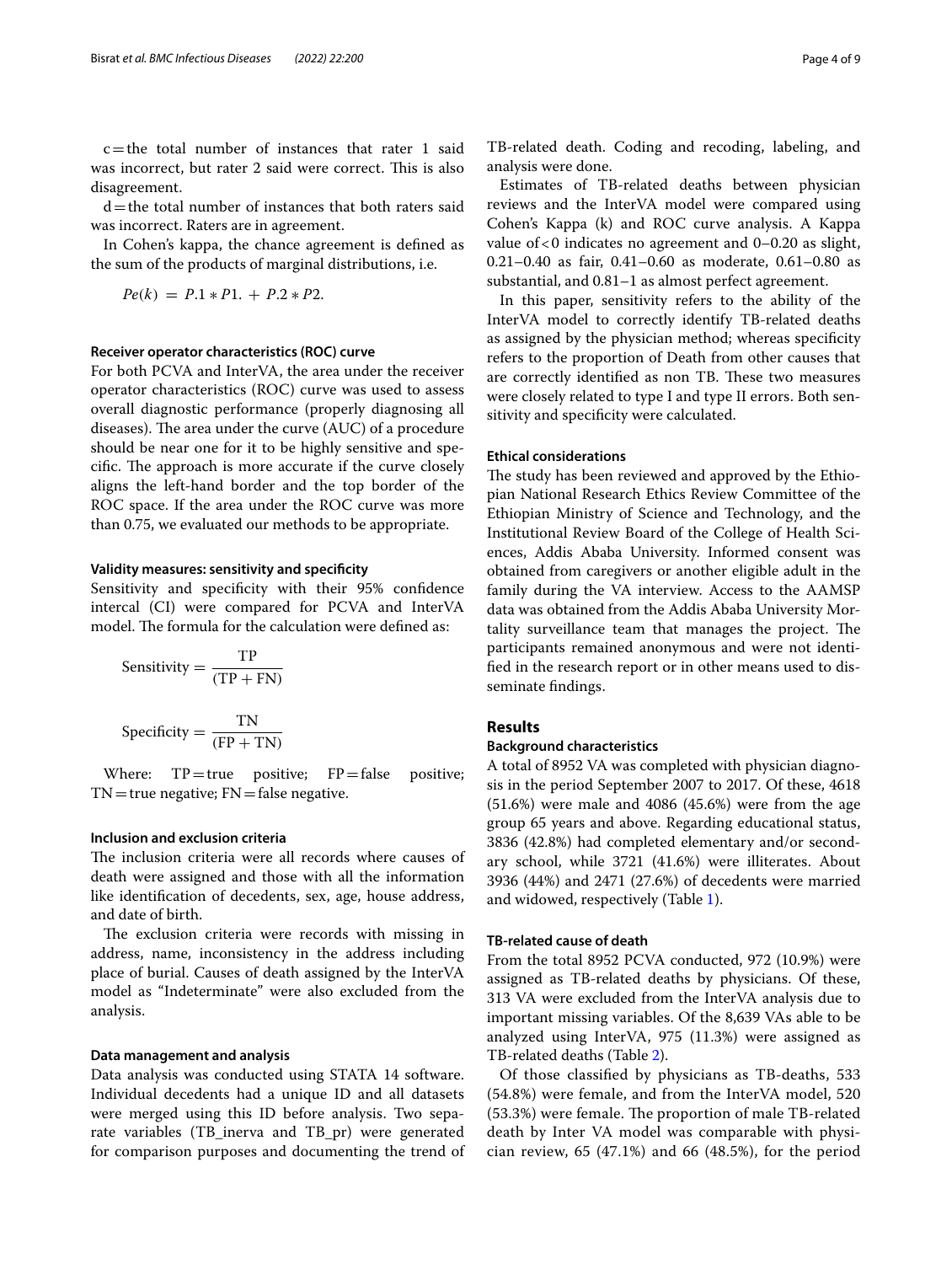| Addis Ababa, Ethiopia             |               |         |
|-----------------------------------|---------------|---------|
| <b>Background characteristics</b> | <b>Number</b> | Percent |
| Sex                               |               |         |
| Male                              | 4618          | 51.59   |
| Female                            | 4334          | 48.41   |
| Age                               |               |         |
| $15 - 24$                         | 382           | 4.27    |
| $25 - 34$                         | 1019          | 11.38   |
| $35 - 44$                         | 1124          | 12.56   |
| $45 - 54$                         | 1071          | 11.96   |
| $55 - 64$                         | 1270          | 14.19   |
| $65+$                             | 4086          | 45.64   |
| Education                         |               |         |
| No formal school                  | 3721          | 41.6    |
| Primary                           | 2025          | 22.6    |
| Secondary                         | 1811          | 20.2    |
| Tertiary $+$                      | 833           | 9.3     |
| Unknown                           | 303           | 3.4     |
| Marital status                    |               |         |
| Single                            | 1648          | 18.41   |
| Married                           | 3936          | 43.97   |
| Separated/divorced                | 852           | 9.3     |
| Widowed                           | 2471          | 27.60   |
| Unknown                           | 45            | 0.50    |

<span id="page-4-0"></span>**Table 1** Background characteristics of decedents 2007–2017

2009. In the same period, the proportion of female TBrelated death by InterVA and physician review were 73 (52.9%) and 70 (51.5%), respectively. However, male and female TB-related death varies from year to year for both InterVA model and physician review (Fig. [1\)](#page-5-0).

# **Agreement in diagnosis between physician and InterVA Model**

According to the analysis, the results of the level of agreement was 92.9%, with a kappa value of 0.59 (95% CI: 0.57–0.61), indicating that there is a moderate agreement (Table [3\)](#page-5-1).

The observed agreement was defined as:

$$
Po = \frac{622 + 7314}{8639} = 0.918
$$
  
Pe(k) = (0.112 \* 0.112) + (0.887 \* 0.887)  

$$
Pe(k) = 0.799
$$
  
k = 
$$
\frac{0.918 - 0.799}{(1 - 0.799)} = 0.59
$$

From this analysis, the level of agreement in the Kappa value was 0.59, which indicates that there was a moderate agreement.

# **ROC analysis**

Figure [2](#page-5-2) presented the ROC analysis in a one-to-one square. The area under the curve captures the relationship between the sensitivity and specifcity of the Inter VA method and is indicative of how the method performed. The curve follows the left-hand border and then the top border of the ROC space indicating an acceptable level of accuracy.

In this study, the ROC curve indicated that the InterVA model predicted the cause of TB-related death with an area under curve or probability of 0.79 when compared

# <span id="page-4-1"></span>**Table 2** Comparison of all causes of death by Physician and InterVA model

|       |                  |                            | InterVA model          |                               |
|-------|------------------|----------------------------|------------------------|-------------------------------|
| Year  | Physician review | Cause of death with non-TB | Cause of death with TB | Cause of death<br>with non-TB |
| 2007  |                  | 874 (76.5)                 | 221(20.1)              | 875 (79.8)                    |
| 2008  | 224 (19.9)       | 902(80.1)                  | 184 (16.9)             | 908 (87.5)                    |
| 2009  | 136 (11.9)       | 1009 (88.1)                | 138 (12.5)             | 966 (12.7)                    |
| 2010  | 98 (9.2)         | 966 (90.8)                 | 102(9.9)               | 930 (90.1)                    |
| 2011  | 86(8.1)          | 978 (91.9)                 | 96(9.3)                | 934 (90.7)                    |
| 2012  | 101(9.3)         | 984 (90.7)                 | 114 (10.9)             | 931 (89.1)                    |
| 2015  | 26(3.8)          | 664 (96.2)                 | 51(7.7)                | 612 (92.3)                    |
| 2016  | 20(2.3)          | 840 (97.7)                 | 45(5.5)                | 778 (94.4)                    |
| 2017  | 13(1.7)          | 763 (98.3)                 | 24(3.2)                | 730 (96.8)                    |
| Total | 972 (10.9)       | 7980 (89.1)                | 975 (11.3)             | 7664 (88.7)                   |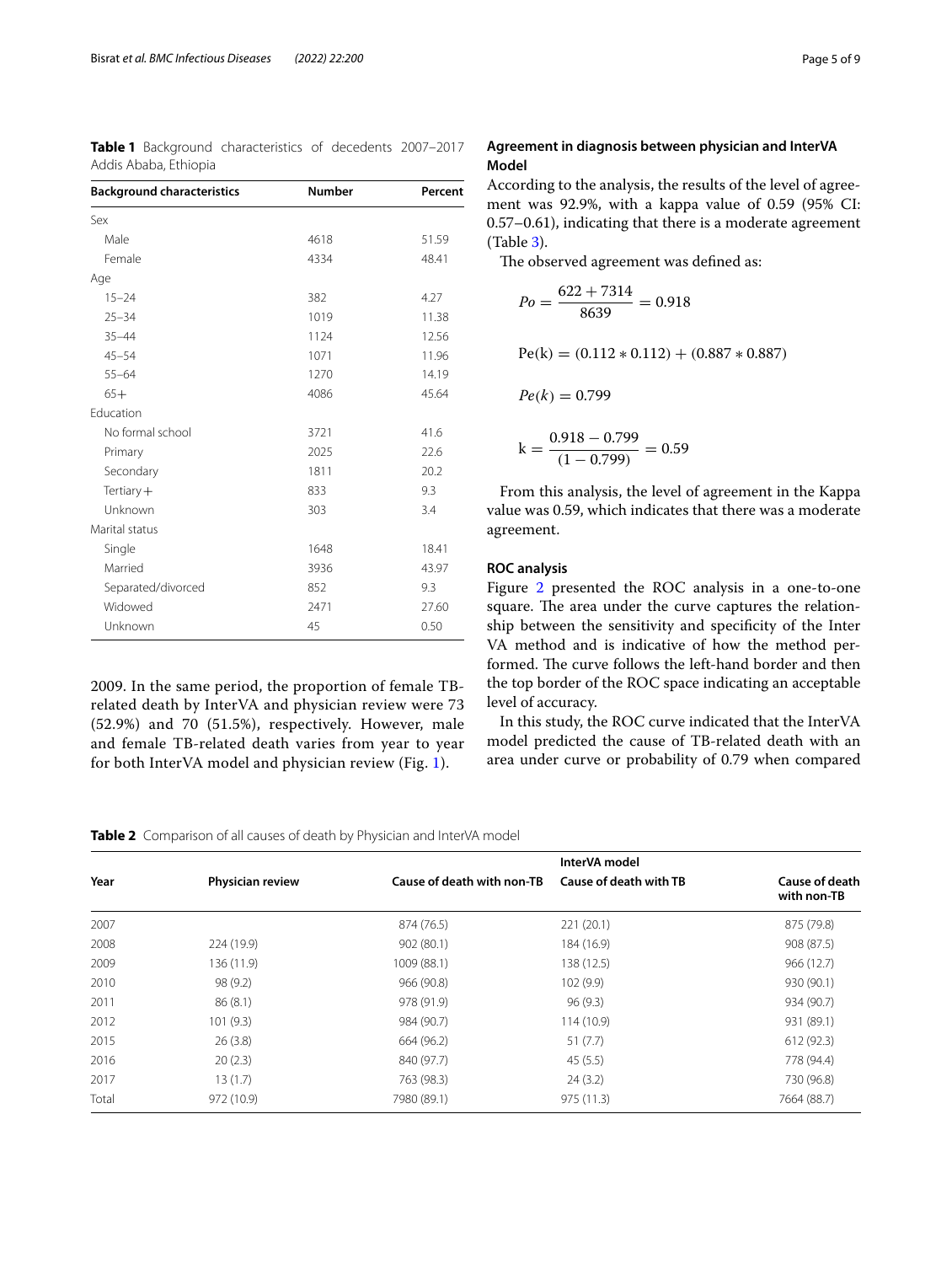

<span id="page-5-1"></span><span id="page-5-0"></span>**Table 3** Distribution of N subjects by physician review and InterVA model category

|               |                        | <b>Physician review</b> |                        |              |
|---------------|------------------------|-------------------------|------------------------|--------------|
|               |                        | TB-related death        | Death from other cause | <b>Total</b> |
| InterVA Model | TB-related death       | 622(a)                  | 353 <sub>(b)</sub>     | 975          |
|               | Death from other cause | 350(c)                  | 7314 (d)               | 7664         |
|               | Total                  | 972                     | 7667                   | 8639 (N)     |



<span id="page-5-2"></span>with physician review which indicates the good diagnostic performance of the method. The sensitivity and specifcity of the InterVA model were 0.64 and 0.95, respectively.

# **Discussion**

This study compared the cause of TB-related death agreement between the InterVA model and physician review methods. The study showed that level of agreement between physician review and the InterVA model was 92.9% with the kappa value of 0.59, which indicated a moderate agreement. The finding was similar to a previous study in the country [[24\]](#page-7-18), Kappa 0.58% (95% CI: 0.50–0.65), but higher when compared with another study $[25]$  $[25]$ , kappa = 0.50, (95% CI: 0.4–0.6). This indicated the potential of the IntraVA model to be used to establish TB-related death data.

When it comes to assigning cause-specifc mortalities using VA data at the population level, the probabilistic InterVA model produced substantially similar results as the physicians in this study, which was in line with previous studies  $[14, 26]$  $[14, 26]$  $[14, 26]$  $[14, 26]$  $[14, 26]$ . The InterVA model's cause-specific mortality data was consistent with existing knowledge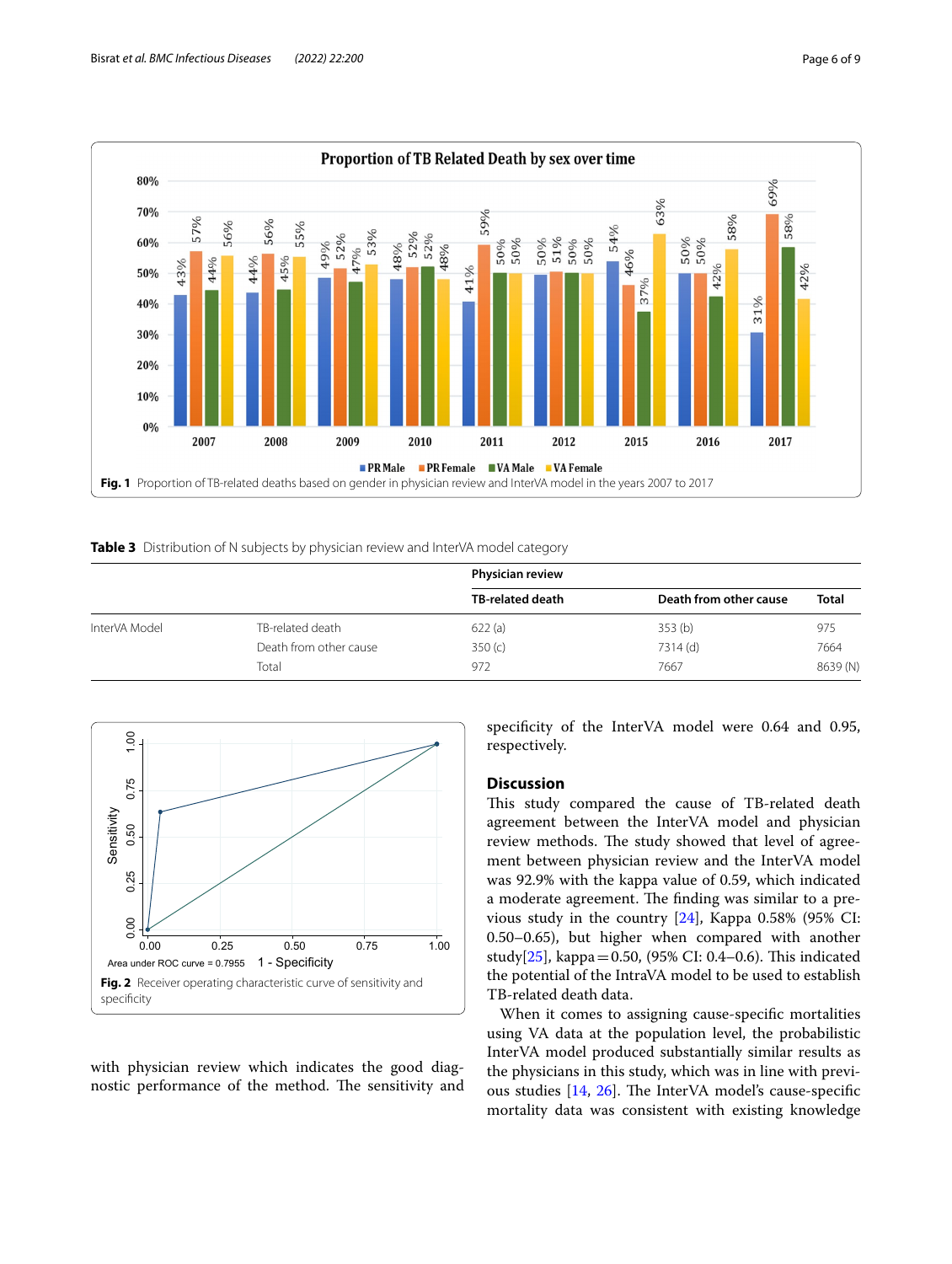about the burden of diseases in the sub-Saharan Africa context [[27,](#page-7-21) [28](#page-7-22)], suggesting that the model performed well in generating cause-specifc mortality data from VA.

The study finding showed that the overall cause of TBrelated death both by physicians and the model were low when compared with previous studies from Ethiopia which has given a kappa value of 31%, with TB-related death to be 36.0% and 23.0% by the InterVA model and the physicians respectively  $[24]$  $[24]$ . This variation might be due to the study population and time of the study.

The issue of how to obtain a true gold standard in VA validation research arises repeatedly. CODs based on hospital diagnoses have been considered the gold standard in many studies [[29,](#page-7-23) [30\]](#page-7-24). Hospital diagnoses, on the other hand, have limitations as a gold standard since the composition and distribution of hospital CODs may not be indicative of community mortality. Furthermore, in resource-constrained healthcare settings, when hospital diagnoses are available, they are of poor quality and are limited by insufficient clinical data and record keeping [[31–](#page-7-25)[33](#page-7-26)]. Moreover, hospital users and residential users may have varied abilities to notice, recall, and report indicators of sickness. Physician review was used as a reference standard in this study to investigate InterVA. For this study's population, physician review was the only option for COD assessment. This option, however, has drawbacks. Physicians' experiences, perceptions, and interpretations of local epidemiology might contribute to variations in COD data, making it difficult to make valid temporal and regional comparisons. Furthermore, they frequently make decisions based on open history and may not account for all indicators consistently. Our report showed that the use of the physician review has helped to fnd the most relevant facts relating to the cause of death by tuberculosis, but the choice had limitations. The physicians have considered the detailed information by going through the questionnaire, using their clinical skills and experiences in determining the cause of death. They might however be influenced by their own biases.

Deaths during TB treatment signify gaps in the accurate implementation of TB programs [\[34](#page-7-27), [35](#page-7-28)] and this has been higher in countries like Ethiopia where the healthcare system is hindered by infrastructure and human resource constraints  $[36-39]$  $[36-39]$  $[36-39]$ . The current study sheds light on the role and feasibility of using the InterVA model alternative to physician review of verbal autopsy that competes for the scarce health human resources.

The limitation of this study was that it used secondary data for the primary analysis which is because the questionnaire is developed for all causes of death not specifcally for TB-related death identifcation. Another drawback of using physician review as a gold standard is that physicians may misinterpret some of the VA data, leading to a potentially incorrect cause of death result. The experience, observation, and interpretation of the physicians might also infuence interpretations and reach a biased decision of cause of death. Otherwise, the study was conducted carefully and the data management and analysis were conducted in line with the standard and appropriate procedures and statistics methods.

# **Conclusion**

The InterVA model is a viable alternative to physician review for tracking TB-related causes of death in Ethiopia. From a public health perspective, InterVA helps to analyze the underlying causes of TB-related deaths costefectively using routine survey data and translate to policies and strategies in resource-constrained countries.

#### **Abbreviations**

VA: Verbal autopsy; TB: Tuberculosis; PCVA: Physician-certifed verbal autopsy; k: Cohen's Kappa; MDR-TB: Multidrug-resistant TB; RR-TB: Rifampicin-resistant TB; AAMSP: Ababa Mortality Surveillance Program; GP: General practitioner; PR: Physicians review; WHO: World Health Organization; ROC: Receiver operator characteristics; InterVA: Verbal Autopsy Expert Algorithm.

#### **Acknowledgements**

The authors are thankful to the Center for Innovative Drug Development and Therapeutic Trials for Africa (CDT-Africa), Addis Ababa University, for the successful coordination of the work. The authors are grateful for their permission to use the needed data for the Addis Ababa Mortality surveillance program. We are grateful to Professor Peter Byass, who trained the application of InterVA to the Addis Ababa Mortality surveillance research team.

#### **Authors' contributions**

HB conceived the idea, analyzed the data, and write the frst draft; TM, HM, GY, and BS revised the draft; and all authors approved the fnal version for publication. All authors have read and approved the fnal manuscript.

#### **Funding**

This work was supported in part by the European and Developing Countries Clinical Trials Partnership (EDCTP2) program supported by the European Union under grant number CSA2016S-1608. TM was supported by the Fogarty International Center and National Institute of Allergy and Infectious Diseases of the U.S. National Institutes of Health under Award Number D43TW009127.

#### **Availability of data and materials**

The dataset supporting the conclusions of this article is included in the article.

## **Declarations**

#### **Ethics approval and consent to participate**

The study was approved by the Institutional Review Board (IRB) of the College of Health Sciences, Addis Ababa University (Ref. No. AAUMF 03-008) and The Federal Democratic Republic of Ethiopia Ministry of Science and Technology (Ref. No. 310/616/06). Letters of permission were obtained from respective facilities. After enough time is given by responding to any question raised by study participants, interviews and procedures were performed. All procedures were performed as per Helsinki Declaration and national ethical standard. Informed consent for participation was obtained from caregivers or another eligible adult in the family. It was performed in a private space. The English language consent or parental consent and/or assent form was translated to Amharic back-translated to English for validation.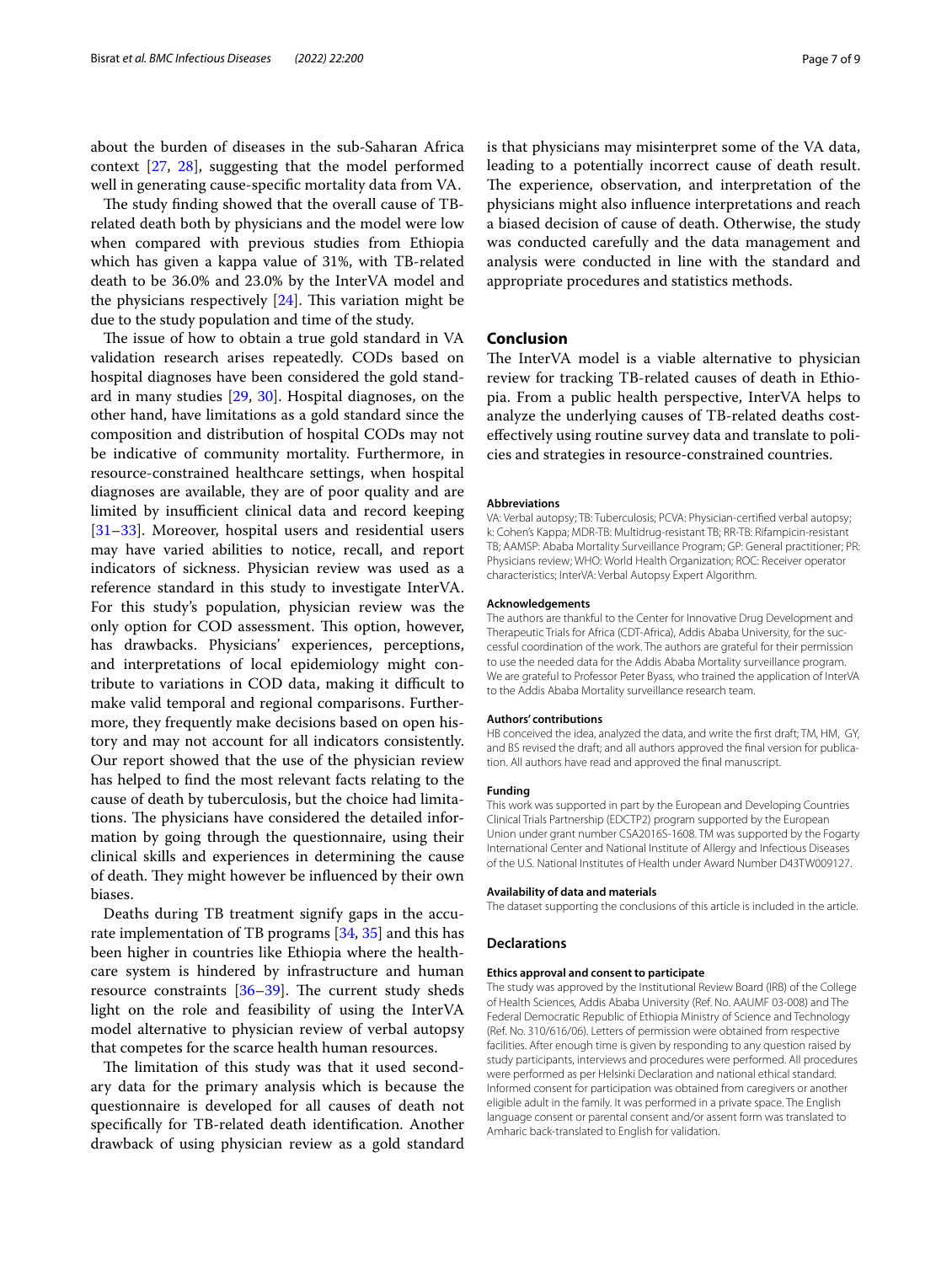#### **Consent for publication**

Not applicable.

## **Competing of interests**

The authors declare that they have no confict of interest.

#### **Author details**

<sup>1</sup> Center for Innovative Drug Development and Therapeutic Trials for Africa (CDT-Africa), College of Health Sciences, Addis Ababa University, P.O. Box 9086, Addis Ababa, Ethiopia. <sup>2</sup> Department of Public Health, College of Medicine and Health Science, Dire Dawa University, Dire Dawa, Ethiopia. <sup>3</sup> Department of Public Health, College of Health Sciences, Addis Ababa University, Addis Ababa, Ethiopia.

Received: 18 August 2021 Accepted: 17 February 2022 Published online: 01 March 2022

#### **References**

- <span id="page-7-0"></span>1. El Bcheraoui C, Mimche H, Miangotar Y, Krish VS, Ziegeweid F, Krohn KJ. Burden of disease in francophone Africa, 1990–2017: a systematic analysis for the Global Burden of Disease Study 2017. Lancet Glob Health. 2020;8(3):e341–51.
- <span id="page-7-1"></span>2. Global tuberculosis report 2020. [https://www.who.int/publications](https://www.who.int/publications-detail-redirect/9789240013131)[detail-redirect/9789240013131.](https://www.who.int/publications-detail-redirect/9789240013131) Accessed 5 Dec 2021.
- <span id="page-7-2"></span>3. Mohammed H, Oljira L, Roba KT, Ngadaya E, Ajeme T, Haile T. Burden of tuberculosis and challenges related to screening and diagnosis in Ethiopia. J Clin Tuberc Other Mycobact Dis. 2020;19: 100158.
- Manyazewal T, Woldeamanuel Y, Holland DP, Fekadu A, Blumberg HM, Marconi VC. Electronic pillbox-enabled self-administered therapy versus standard directly observed therapy for tuberculosis medication adherence and treatment outcomes in Ethiopia (SELFTB): protocol for a multicenter randomized controlled trial. Trials. 2020;21(1):383.
- 5. Mohammed H, Oljira L, Roba KT, Yimer G, Fekadu A, Manyazewal T. Containment of COVID-19 in Ethiopia and implications for tuberculosis care and research. Infect Dis Poverty. 2020;9(1):131.
- <span id="page-7-3"></span>6. Manyazewal T, Woldeamanuel Y, Blumberg HM, Fekadu A, Marconi VC. The fght to end tuberculosis must not be forgotten in the COVID-19 outbreak. Nat Med. 2020;26(6):811–2.
- <span id="page-7-4"></span>7. Uneke CJ, Uro-Chukwu HC, Chukwu OE. Validation of verbal autopsy methods for assessment of child mortality in sub-Saharan Africa and the policy implication: a rapid review. Pan Afr Med J. 2019;33:318.
- 8. Karat AS, Maraba N, Tlali M, Charalambous S, Chihota VN, Churchyard GJ. Performance of verbal autopsy methods in estimating HIV-associated mortality among adults in South Africa. BMJ Glob Health. 2018;3(4): e000833.
- <span id="page-7-5"></span>9. Gebremedhin S. Development of a new model for estimating maternal mortality ratio at national and sub-national levels and its application for describing sub-national variations of maternal death in Ethiopia. PLoS ONE. 2018;13(8): e0201990.
- 10. Silva R, Amouzou A, Munos M, Marsh A, Hazel E, Victora C, et al. RMM Working Group. Can community health workers report accurately on births and deaths? Results of feld assessments in Ethiopia, Malawi and Mali. PLoS One. 2016;11(1):e0144662.
- <span id="page-7-6"></span>11. Weldearegawi B, Spigt M, Berhane Y, Dinant G. Mortality level and predictors in a rural Ethiopian population: community based longitudinal study. PLoS ONE. 2014;9(3): e93099.
- <span id="page-7-7"></span>12. Araya T, Tensou B, Davey G, Berhane Y. Burial surveillance detected signifcant reduction in HIV–related deaths in Addis Ababa, Ethiopia. Trop Med Int Health. 2011;16(12):1483–9.
- <span id="page-7-8"></span>13. Araya T, Reniers G, Schaap A, Kebede D, Kumie A, Nagelkerke N, et al. Lay diagnosis of causes of death for monitoring AIDS mortality in Addis Ababa, Ethiopia. Trop Med Int Health. 2004;9(1):178–86.
- <span id="page-7-9"></span>14. Oti SO, Kyobutungi C. Verbal autopsy interpretation: a comparative analysis of the InterVA model versus physician review in determining causes of death in the Nairobi DSS. Popul Health Metr. 2010;8:21.
- <span id="page-7-10"></span>15. Fottrell E, Byass P. Verbal autopsy: methods in transition. Epidemiol Rev. 2010;32:38–55.
- <span id="page-7-11"></span>16. Misganaw A, Mariam DH, Araya T, Aneneh A. Validity of verbal autopsy method to determine causes of death among adults in the urban setting of Ethiopia. BMC Med Res Methodol. 2012;12:130.
- <span id="page-7-12"></span>17. INDEPTH Network. Accra, Ghana. [http://www.indepth-network.org/resou](http://www.indepth-network.org/resources/tools) [rces/tools.](http://www.indepth-network.org/resources/tools)
- <span id="page-7-13"></span>18. Weldearegawi B, Ashebir Y, Gebeye E, Gebregziabiher T, Yohannes M, Mussa S, et al. Emerging chronic non-communicable diseases in rural communities of Northern Ethiopia: evidence using population-based verbal autopsy method in Kilite Awlaelo surveillance site. Health Policy Plan. 2013;28(8):891–8.
- 19. Tadesse S, Tadesse T. Evaluating the performance of interpreting Verbal Autopsy 3.2 model for establishing pulmonary tuberculosis as a cause of death in Ethiopia: a population-based cross-sectional study. BMC Public Health. 2012;12:1039.
- <span id="page-7-14"></span>20. Lulu K, Berhane Y. The use of simplifed verbal autopsy in identifying causes of adult death in a predominantly rural population in Ethiopia. BMC Public Health. 2005;5:58.
- <span id="page-7-15"></span>21. Byass P, Chandramohan D, Clark SJ, D'Ambruoso L, Fottrell E, Graham WJ, et al. Strengthening standardised interpretation of verbal autopsy data: the new InterVA-4 tool. Glob Health Action. 2012;5:1–8.
- <span id="page-7-16"></span>22. Byass P, Fottrell E, Huong DL, Berhane Y, Corrah T, Kahn K, et al. Refning a probabilistic model for interpreting verbal autopsy data. Scand J Public Health. 2006;34(1):26–31.
- <span id="page-7-17"></span>23. Inter VA 3.2 model. [http://www.interva.net.](http://www.interva.net) Accessed 2012 Feb 12.
- <span id="page-7-18"></span>24. Tensou B, Araya T, Take DS, Byass P, Berhane Y, Kebebew T. Evaluating the InterVA model for determining AIDS mortality from verbal autopsies in the adult population of Addis Ababa. Trop Med Int Health. 2010;15(5):547–53.
- <span id="page-7-19"></span>25. Tadesse S. Validating the InterVA model to estimate the burden of mortality from verbal autopsy data: a population-based cross-sectional study. PLoS ONE. 2013;8(9): e73463.
- <span id="page-7-20"></span>26. Fantahun M, Fottrell E, Berhane Y, Wall S, Högberg U, Byass P. Assessing a new approach to verbal autopsy interpretation in a rural Ethiopian community: the InterVA model. Bull World Health Organ. 2006;84(3):204–10.
- <span id="page-7-21"></span>27. Jamison DT, Feachem RG, Makgoba MW, Bos ER, Baingana FK, Hofman KJ, et al. Disease and Mortality in Sub-Saharan Africa. 2nd ed. Washington (DC): The International Bank for Reconstruction and Development / The World Bank; 2006.
- <span id="page-7-22"></span>28. de-Graft Aikins A, Unwin N, Agyemang C, Allotey P, Campbell C, Arhinful D. Tackling Africa's chronic disease burden: from the local to the global. Global Health. 2010;6:5.
- <span id="page-7-23"></span>29. Setel PW, Macfarlane SB, Szreter S, Mikkelsen L, Jha P, Stout S, et al. Monitoring of vital events. A scandal of invisibility: making everyone count by counting everyone. Lancet. 2007;370(9598):1569–77.
- <span id="page-7-24"></span>30. Bauni E, Ndila C, Mochamah G, Nyutu G, Matata L, Ondieki C, et al. Validating physician-certifed verbal autopsy and probabilistic modeling (InterVA) approaches to verbal autopsy interpretation using hospital causes of adult deaths. Popul Health Metr. 2011;9:49.
- <span id="page-7-25"></span>31. Mohammed H, Oljira L, Roba KT, Ngadaya E, Tesfaye D, Manyazewal T, et al. Impact of early chest radiography on delay in pulmonary tuberculosis case notifcation in Ethiopia. Int J Mycobacteriol. 2021;10(4):364–72.
- 32. Mohammed H, Oljira L, Teji Roba K, Ngadaya E, Mehari R, Manyazewal T, et al. Who to involve and where to start integrating tuberculosis screening into routine healthcare services: positive cough of any duration as the frst step for screening tuberculosis in Ethiopia. Risk Manag Healthc Policy. 2021;14:4749–56.
- <span id="page-7-26"></span>33. Said B, Charlie L, Getachew E, Said B, Wanjiru CL, Abebe M, Manyazewal T. Molecular bacterial load assay versus culture for monitoring treatment response in adults with tuberculosis. SAGE Open Med. 2021;9:20503121211033470.
- <span id="page-7-27"></span>34. Naik PR, Moonan PK, Nirgude AS, Shewade HD, Satyanarayana S, Raghuveer P, et al. Use of verbal autopsy to determine underlying cause of death during treatment of multidrug-resistant tuberculosis, India. Emerg Infect Dis. 2018;24(3):478–84.
- <span id="page-7-28"></span>35. Charlie L, Saidi B, Getachew E, Wanjiru CL, Abebe M, Tesfahunei HA, et al. Programmatic challenges in managing multidrug-resistant tuberculosis in Malawi. Int J Mycobacteriol. 2021;10(3):255–9.
- <span id="page-7-29"></span>36. Mussie KM, Gradmann C, Yimer SA, Manyazewal T. Pragmatic management of drug-resistant tuberculosis: a qualitative analysis of human resource constraints in a resource-limited country context-Ethiopia. Int J Public Health. 2021;66: 633917.